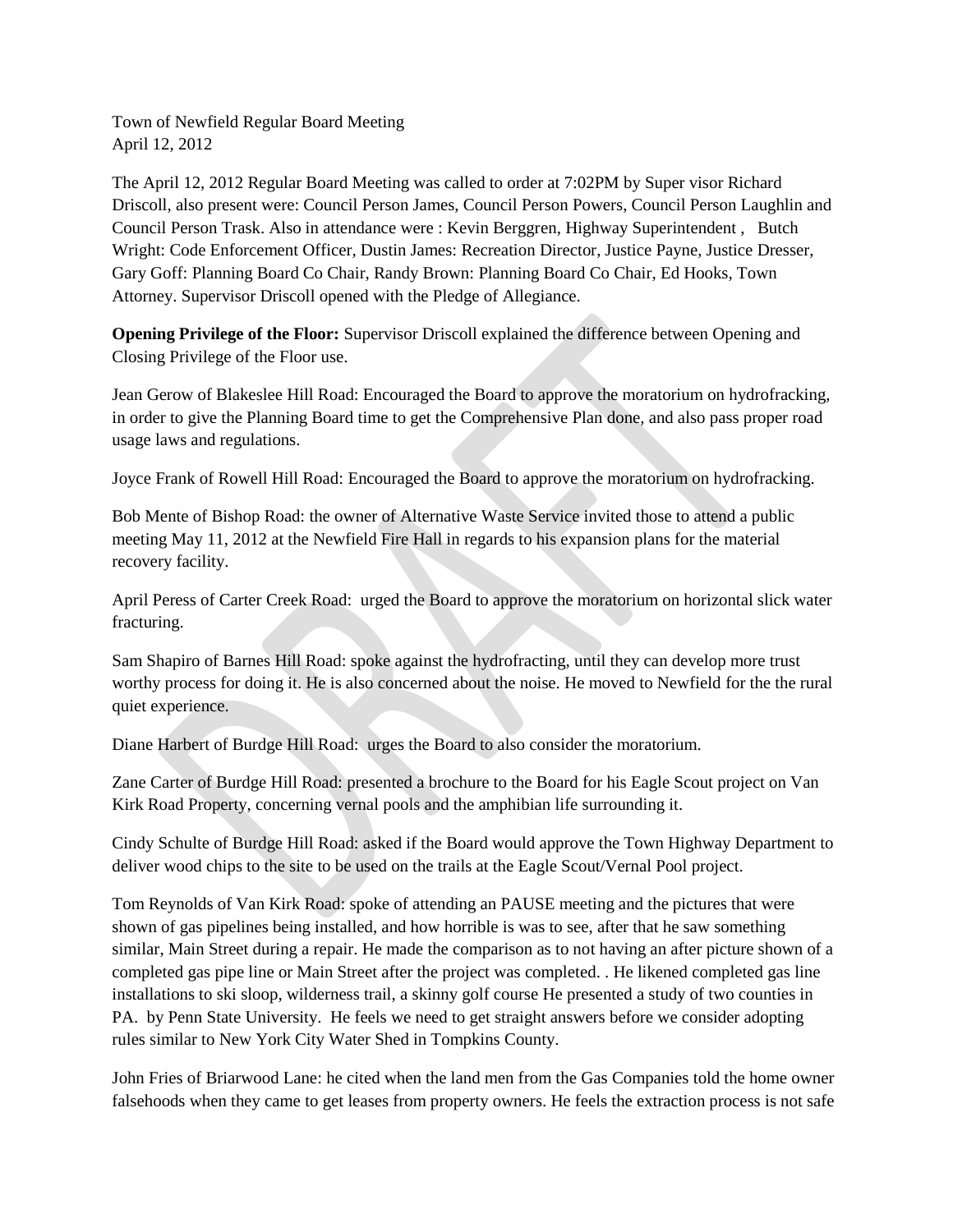and is in support of a moratorium for hydrofracking and also for a ban on drilling, other than the traditional by an auger bit.

Evelyn Marques of Tower Road: presented to the Board DEC materials and descriptive materials, independent lab study and articles, concerning hydrofracking.

Scott Smith of VanKirk Road: cited that the studies that have been done have been done within the last year or two. He feels there is no reason to hurry, and supports the Board approving a moratorium.

Marie Terlizzie of Seely Hill Road: responded to comments made earlier as she was one of the presenters at the PAUSE meeting. She stated she is a former resident of Bradford County, PA. Her goal at the PLAUS meeting was to show what the gas drilling/pipelines brings, and feels there was nothing dishonest of showing what installation looks like.

Thor Oschner of Trumbulls Corner Road: he and his partner, Rachel Lodder operate an 800 acre organic grain farm, he also operates flour mill in Trumansburg where they mill grains grown in Newfield, as well as being a part owner of a bakery that has a 700 member of a CSA. His concern with hydraulic fracturing is that some of his suppliers have told him they will not be buying produce grown in areas where there is hydraulic fracturing is taking place. He has concerns that hurt his farms and other farms that he contracts with that grow grains for him. His family also is from Bradford County. He spoke of the truck traffic and road conditions. He urged the Board to approve a moratorium. He also spoke of how this type of situation affects neighbors. It may be that one is a large land owner and may earn financial benefits from the lease, but Thor felt you needed to think of the community as a whole, and how it would affect everyone. We need to think how this would impact everyone.

Rebecca Lestikow of Miller Road: Supports the compressive plan and the moratorium.

# **Agenda Changes:** None.

**Adoption of the March 8, 2012 minutes**: Motion was made by Council person Laughlin to accept the minutes, and seconded by Council person Trask. Vote: Council person Trask: AYE, Council Person James: AYE, Council person Laughlin: AYE, Council person Powers: AYE, Supervisor Driscoll: AYE. Motion Carried.

# **Reports:**

Highway: Superintendent Berggren reported the catch basin at the base of Main and Shaffer Road was replaced. The trucks are hauling in the unused salt we had in contract, and materials for summer use.

Water Sewer Department: Absent

Recreation: Recreation Director Dustin James reported that the spring sports are getting started. Volleyball program has moved to the spring, in doing so the NCS JV and Varsity Volleyball coaches run the volleyball clinic for us.

Youth Track has increased to 25 kids.

Baseball, Softball and T ball numbers are up to 90 and he anticipates increases as soon as people realize the program has begun.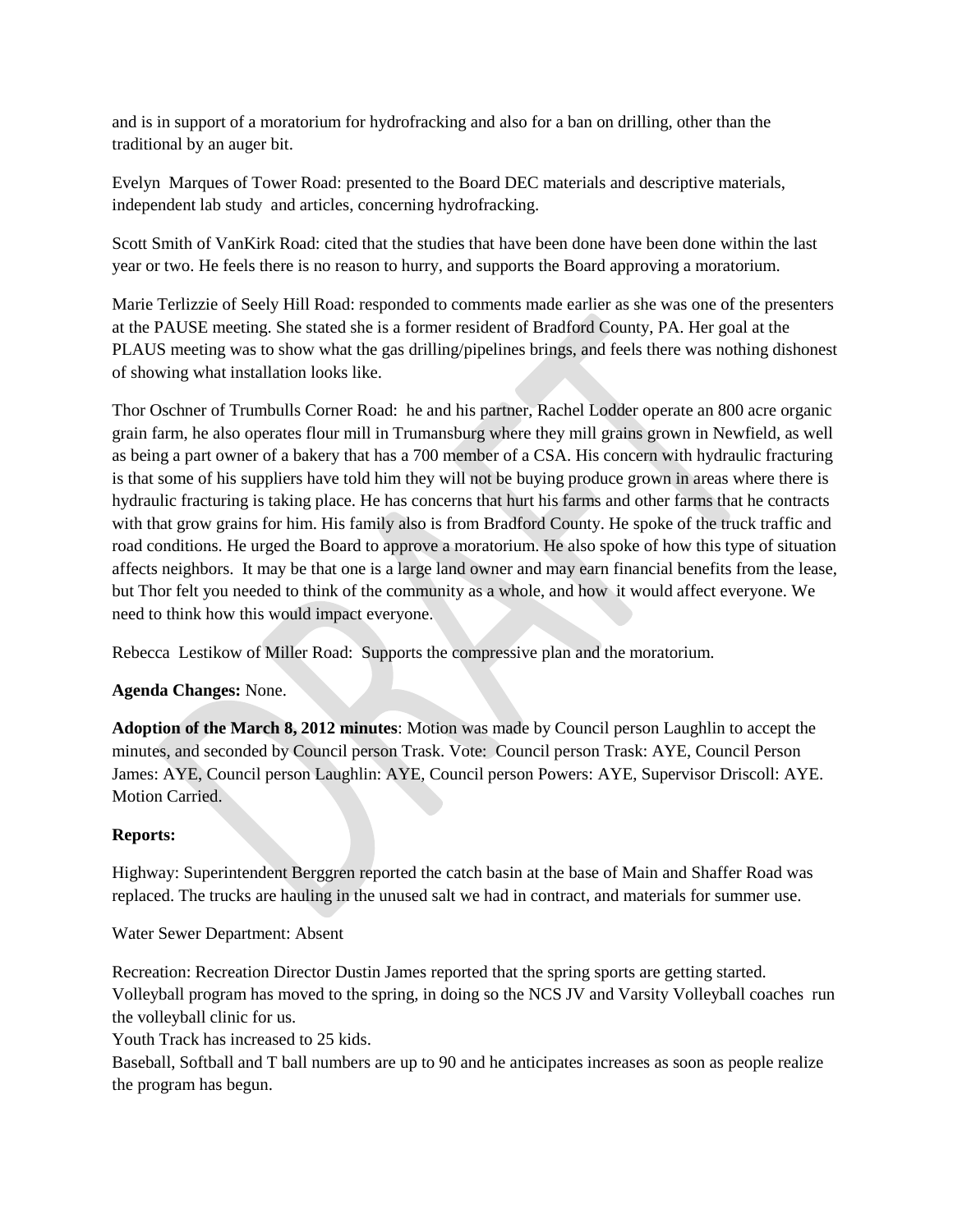Off season Softball program: the recreation program and the school worked together to provide this indoor opportunity for the kids.

A letter was received concerning renewing our contract with the Recreation Partnership that Director James recommends that the Town participate with.

Adult Wellness Program: new 3 part series, it is our second adult program offered.

Summer Camp Program: interview/hiring process will be beginning soon.

Dustin Co-Presented at the New York State Parks and Recreation Conference in Saratoga Springs.

Code Enforcement: Code Enforcement Officer Butch Wright presented the Board members with a print out of building permits for 2011 and 2012. Mr. Wright will be looking after some of Code Enforcement Officer Tony Petito's cases while he is recovering.

County Legislature: David McKenna reported that there will be a meeting at the Newfield Town Hall on May 9<sup>th</sup>. Concerning Broadband, it will be a question and answer afterwards. He also showed the recent maps showing the redistricting of the County representation. It does not affect Newfield. He was asked what type of community support was needed for Broadband. Mr. McKenna replied that input was the most valuable.

## **New Business:**

Stephen Brown gave a presentation on starting a local Farmers Market. Last year when the Planning Board sent out surveys to the local households there was a responded need for a Farmers Market and for Organic Produce. Under State Law if there is a Farmers Market in Newfield it has to be governed under the Newfield Town Board. There would not be a license required for those selling produce. For this first year they would like to have the Market the last Friday of the month behind the Newfield Town Hall from 3:30 to 7:00 PM, the months of June, July August and September, with no costs to the Town. Mr. Brown has contacts offering donations and time. A steering committee and volunteers are needed to organize it, if Town Board approves it.

Justices Payne and Dresser, and Ms. Elizabeth Burns, Special Counsel to the Administrative Judge for the  $6<sup>th</sup>$ . Judicial District presented the Town Board with a hand out containing information of the open cases in the Town of Newfield Court. To bring Newfield Town Court up to compliance there is approximately 250 hours of work. The current budget falls short of the estimate and the Justices are here to request funds to bring the Courts into compliance. Ms. Burns explained the process of closing the cases, and the importance of showing conviction or dismissal and closing the cases, urging the Board to consider the additional funds. Atty. Hooks asked if the Town would be liable for sanctions and fines if the Town does not comply. Ms. Burns was not sure. Council person James asked if Court Clerks were working on closing any of the cases currently, Justice Payne replied that there was no time to do so. Council James also asked that if the process could be done systematically in phases, rather than all at once. Counsel Person Trask stated he felt the Town should look very seriously into finding the funds and cleaning the mess up, but he wanted assurances from both courts that it could be done for the three thousand dollars and not be coming back to the Board requesting more, because they could not get it done. Ms. Burns suggested that if the Town Board were to allocate the funding, that a report could be given of the status of how many hours have been used. Supervisor Driscoll suggested that the Justices formulate a plan, and that the Board can react to and match the needs of the court with the resources that the Town has, at the work session on April 26<sup>th</sup>.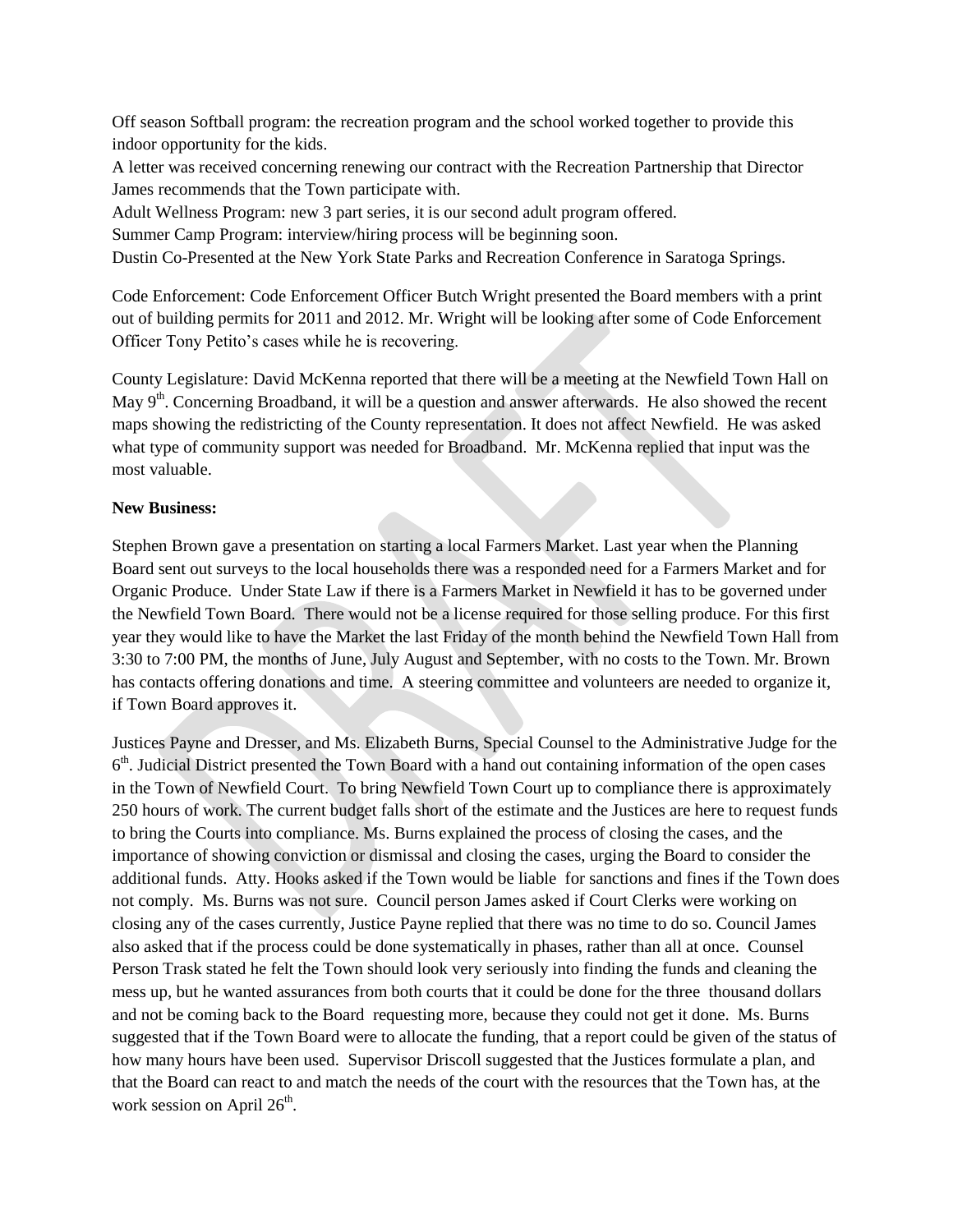#### **New Business:**

A Motion to entertain **Resolution NO 16-2012**, concerning the Newfield Recreation Advisory Committee By-Laws was read by Council Person James motion was made by Council Person Laughlin and seconded by Council Person Powers.

#### **Resolution NO. 16-2012**

**RESOLVED**, that the Town Board hereby adopt the By-laws recommended by the Newfield Recreation Advisory Committee at its April 3, 2012.

Vote: CP Trask: AYE, CP James: AYE, CP Laughlin: AYE, CP Powers: Aye, Supervisor Driscoll: AYE Motion passed.

A Motion to entertain **Resolution NO. 17-2012** the appointment to Newfield Recreation Advisory was Committee was made by CP Powers, and seconded by CP Laughlin

### **Resolution NO. 17-2012**

**Resolved** , that upon the recommendation of the Newfield Recreation Advisory Committee, Shannon LaBarge is here by appointed to fill the vacancy left by Jennifer Westling through December 31,2012.

Vote: CP Trask: AYE, CP James: AYE, CP Laughlin: AYE, CP Powers: AYE, Supervisor Driscoll: AYE Motion passed.

A Motion to entertain Resolution **NO. 18-2012** Appointment Recreation Officers was made by CP Laughlin, and seconded by CP Powers

### **Resolution 18-2012**

**Resolved,** that upon recommendation of the Newfield Recreation Advisory Committee that Sean Norman is hereby appointed Chair and Amy Heffron is hereby appointed as Vice-Chair through December 31, 2012

Vote: CP Trask: AYE, CP James: AYE, CP Laughlin: AYE, CP Powers: AYE, Supervisor Driscoll: AYE Motion Passed.

A Motion to entertain Resolution NO 19-2012, to encumber funds was made by CP James and seconded by CP Powers:

### **Resolution NO. 19-2012**

**Resolved:** that \$ 475.00 shall be encumbered respectively in 2011 funds in lines A1110.200 and A1110.202.

Vote: CP Trask: AYE, CP James: Aye, CP Laughlin: AYE, CP Powers, Supervisor Driscoll: AYE Motion passed.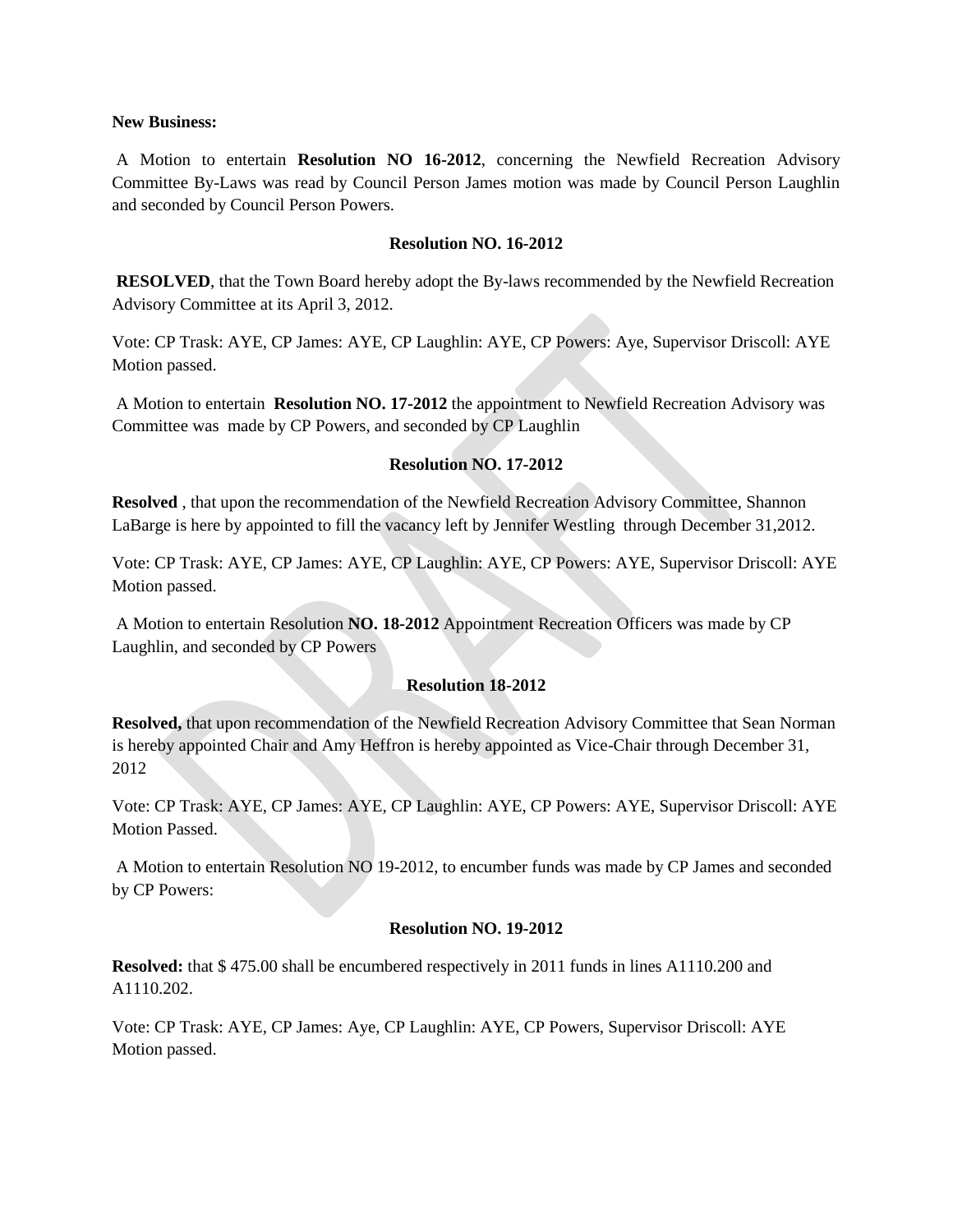Resolution for special Counsel: Atty. Hooks wanted to clarify why he could not advise the Town on the Gas / Well Drilling Moratorium, Harris Beach LLC, has done considerable legal services for gas companies, he personally has not, accordingly he has advised Supervisor Driscoll and the Board that it is the best interest of the Town to avoid any appearance of impropriety that he not take part in any deliberation or discussion of any laws that may relate to regulation or concerns of natural gas drilling. He suggested that the Town accordingly look to appoint a special counsel someone who would have expertise in handling these matters. Supervisor Driscoll stated he has spoken to several other Town Supervisors and the recommendation that they gave was that the Town consider the retention of Guy Krogh, who is highly regarded and he also represents other municipalities in Tompkins County. He also is very familiar with New York State Municipalities law. Mr. Krogh has agreed and he has offering a reduced rate of \$175.00/hour for municipal work.

Supervisor Driscoll read proposed **RESOLUTION NO. 20-2012**

**RESOLVED ,** that the Town retain the services of Guy Krogh, Esq. for the purpose of providing counsel with respect to all matters relating to possibly enacting a moratorium pertaining to natural gas drilling operations with the Town of Newfield; and, it is further,

**RESOLVED,** that Supervisor Driscoll be and hereby is authorized to execute and deliver on behalf of the Town a retainer agreement by and between Mr. Krogh and /or his law firm, Thaler& Thaler, thereby retaining those attorneys to perform legal services with respect to this mater at an hourly rate of \$ 175.00/hour and , not to exceed \$1,000.00.

A motion was made by CP James and Seconded by CP Powers.

CP James asked if Mr. Krogh felt he could get everything done in the amount of time that the one thousand dollars would represent. Supervisor Driscoll said he had spoken to Mr. Krogh specifically about that, with the respect of the work that the Town is doing and to begin the process of considering the template moratorium law. CP Laughlin asked if the law that the Town is looking at his work, Supervisor Driscoll stated it was the of David Slottje, as the drafter of the ordinance that has been entertained and adopted by several tones in Tompkins County and being considered in other towns in the region. Counsel Person Laughlin asked what line the Special Counsel payment would be coming from, Supervisor Driscoll stated it would be coming from the Attorney line, as this work would not been covered by the retainer fees.

Vote: CP Trask: AYE, CP James: AYE, CP Laughlin: AYE, CP Powers: AYE, Supervisor Driscoll: AYE Motion: Passed

Counsel Person James asked for the opportunity to clear the record, at the last the work session she learned that Atty. Hooks recused himself from the situation to help with the moratorium, and she expressed her disappointment. Counsel Person James stated she had the utmost admiration for Mr. Hooks, and feels the Town has been very fortunate to have him as our counsel for many years, and she hopes for years to come.

Supervisor Driscoll then told the audience that the Town Board would be hosting an Informational Community Meeting on the Proposed Gas Drilling Moratorium Law on April 19, 2012 at 7:00 in the Aiosa Auditorium at Newfield High School. It will be a Public Presentation with power point by David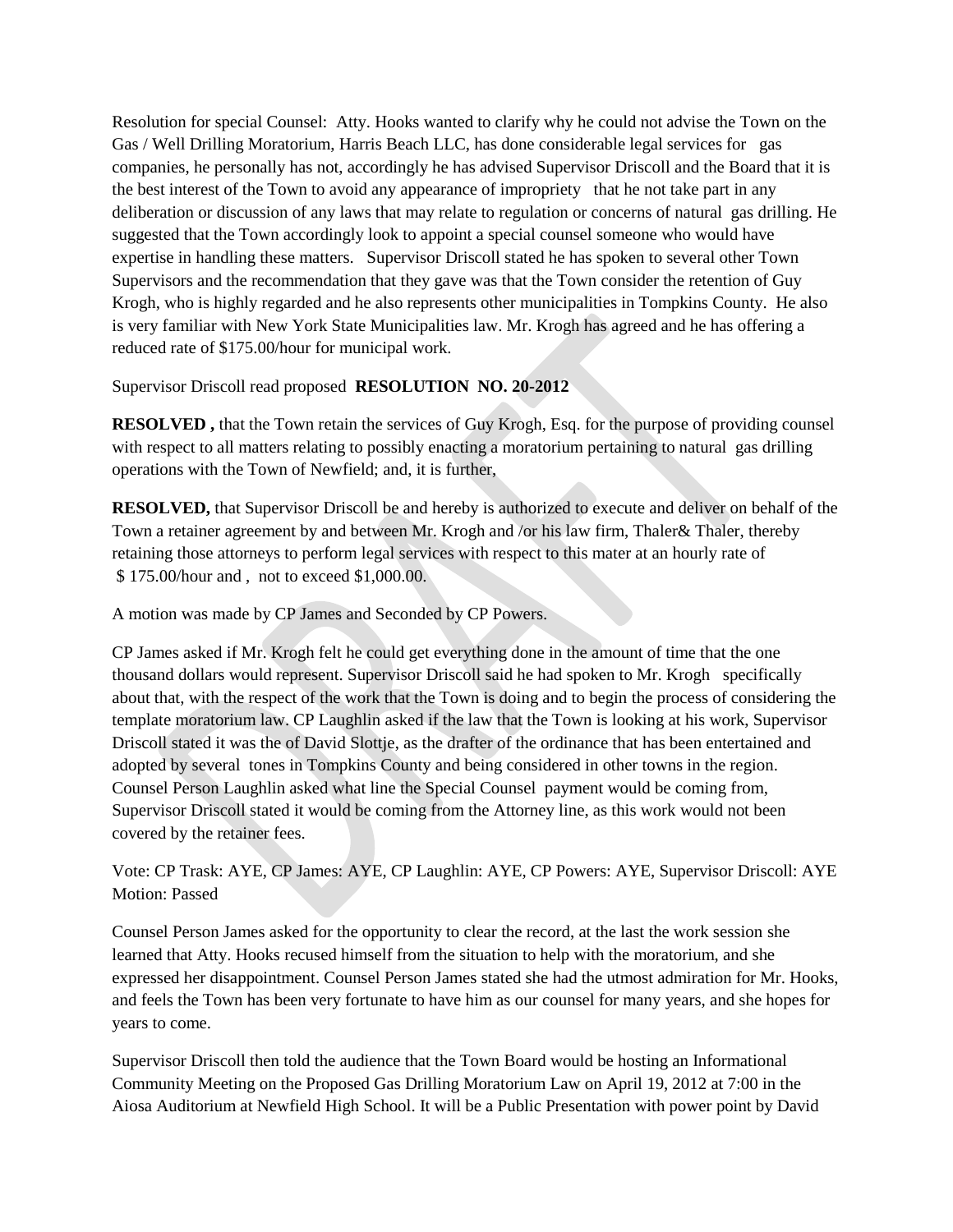Slottje, with a question and answer to follow. Supervisor Driscoll stated this was not the first moratorium that Newfield has adopted. Prior was when there was a possibility of there being a wind farm up on Black Oak Road. The Town Board at that time decided to adopt a moratorium on wind farm activity in the Town of Newfield, while the Board took the time to examine laws for the Town, and be able to fashion a law suitable for the Town of Newfield. The Board is now moving forward to adopt for potentially a moratorium, in order to undertake the following activities: road preservation agreement, and or law, industrial noise ordinance, a gathering line law, an adoption of comprehensive plan, and the adoption of critical environmental areas. On April  $24<sup>th</sup>$ . the Board will be meeting with Atty. Krough, and will then be refining their work frame. The goal is to take action to adopt or not, of an ordinance moratorium law on gas drilling on the second Thursday in June, at our next regular meeting. The Board then reviewed the template section by section and questions were notated. Supervisor Driscoll notated the questions to be clarified by Atty. Krogh.

# **OLD BUSINESS:**

Counsel Person Laughlin asked if the AUD report had been filed yet. Supervisor Driscoll stated that the 2010 AUD is ready to be reviewed by the Board. Counsel Person Laughlin asked about the 2011, Supervisor Driscoll replied that he needed understand what it means to do without an audit. We will not have an audit until July. He stated he had filed for a 30 day extension. Counsel Person Trask asked why we were waiting until July for the audit, Supervisor Driscoll stated that the field work was taking place at the end of April ,and then the Board would receive the draft report in July.

Counsel Person Trask asked where the Town stood with Workmen's Compensation. Supervisor Driscoll stated he is waiting to receive the check from New York State Insurance. Supervisor Driscoll will then negotiate with PERMA, as this is what he can pay now, and the remainder can be remitted the following year.

# **March 2012 Expenses:**

Motion to approve the payments of the March 2012 expenses was offered by Counsel Person Powers and seconded by Counsel Person James.

Counsel Person Trask noticed in reviewing the vouchers and bills that the Town was paying some May bills in March and questioned that. Supervisor Driscoll stated that the Town was trying to get ahead of the sequencing of the payments for benefits. Regulating the way we pay them so we are on time with them.

| <b>General Fund Totaling</b>     | \$60,864.91  |
|----------------------------------|--------------|
| <b>Recreation Fund Totaling</b>  | \$1,855.86   |
| <b>Highway Fund Totaling</b>     | \$187,184.30 |
| <b>Streetlight Fund Totaling</b> | \$1,252.17   |
| Sewer Fund Totaling              | \$3,298.60   |
| Water 1 Funding Totaling         | \$5,885.59   |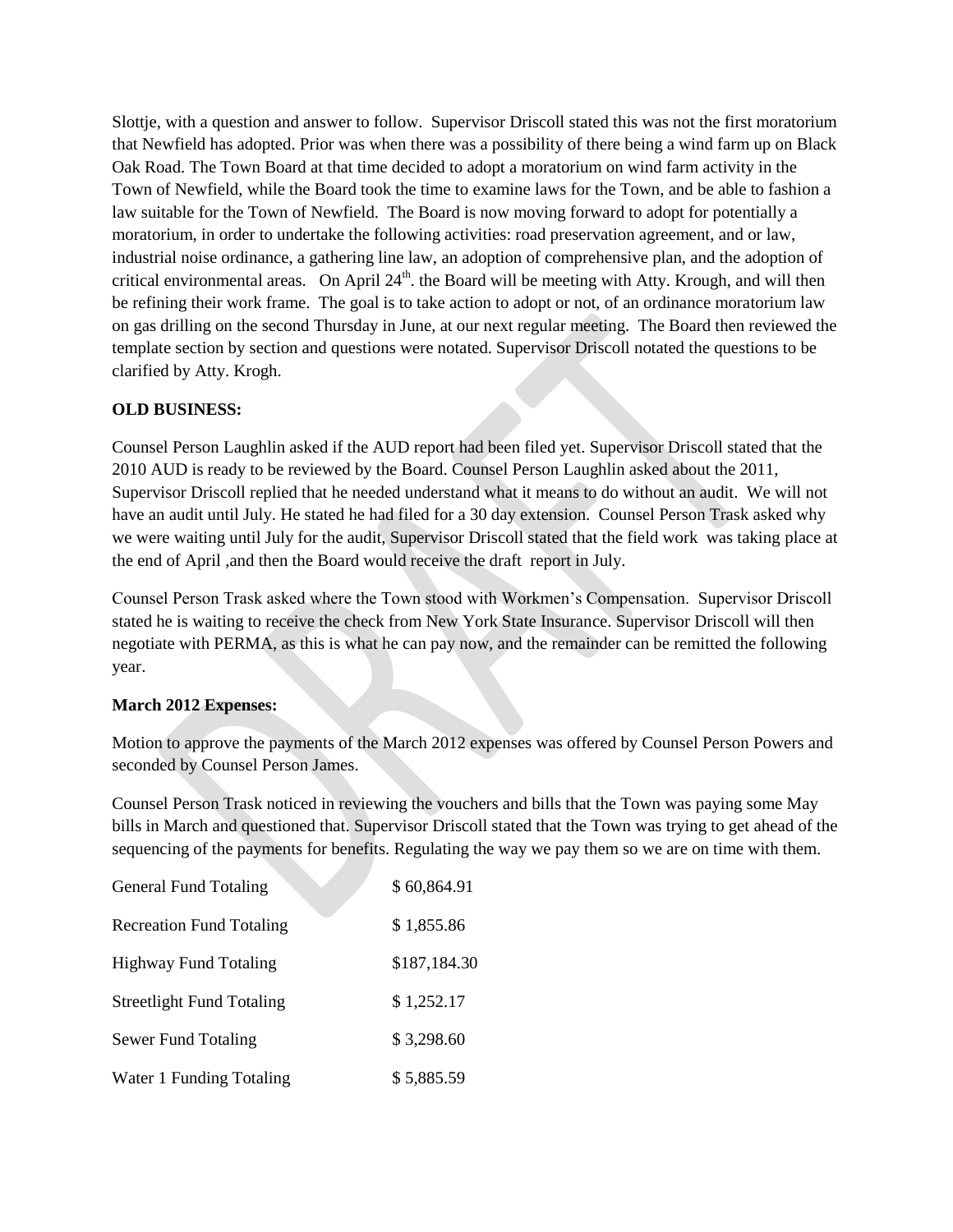| Water 2 Fund Totaling | \$6,082.96 |
|-----------------------|------------|
|                       |            |

Trust & Agency Fund Totaling  $$6,545.31$ 

Vote: CP Trask: AYE, CP James: AYE, CP Laughlin: AYE, CP Powers: AYE, Supervisor Driscoll: AYE

Motion Passed

## **Closing Privilege of the Floor**

Richard Dolge voiced his respect of Atty. Hooks and of his own personal involvement of the Windmill Moratorium. He also asked with concerns with the Court issue if with Community safety issues, if the most serious could be addressed first.

Nancy Dolge: Asked with concerns to the April 19 meeting, if the meeting was about the Town of Newfield's moratorium or moratoriums in general?

Evie Marques: Asked if the proposed moratorium would be online before the April 19 meeting. She also wished to make a personal donation to help with the judiciary fund to help the budget constraints.

Tom Reynolds: stated that he had dealt with Excellus for years and their bills are due on the first day of the month, but there was no penalty if they were paid by the  $15<sup>th</sup>$ . He then had questions concerning the moratorium and the difficulty finding the funding to help the Courts.

John Fries: He asked what caused the back log first, and then figure out how to clean it up.

Samuel Shapiro: asked if the court could charge a surcharge to help make up the money.

Richard Dolge: wanted to clarify that a moratorium is not debating pros and cons, all that is being done is postponing any action until you review your options.

Brian McIlroy: Stated that Courts are a losing battle. The Court may rise X amount of money, but the Town has to pay the State 99%. The Town ends up paying for the Justices and Clerks. He wanted to compliment the Town Board on spending time looking at the issues concerning the moratorium. He suggested that Board look at both sides of the issue. He also thought the Board should look at not just a vote, but who has more land rights, assessed values, to look at the whole citizen picture.

John Fries: he felt the tone of his voice expressed his passion and he did not mean to disrespect the Board Members. He mentioned compulsory integration the gas companies. He also was moved by the Court issues concerning a solider in Afghanistan, that the Board or someone write a letter to the commanding officer regretting that a record keeping glitch happened and that the Town is proud of him serving his country, with hopes that this will not affect his judgment.

There being no further business to discuss, Counsel Person Trask moved to adjourn the meeting and was seconded by Counsel Person Powers. The Regular Newfield Town Board Meeting was adjourned at 8:22 PM.

Respectfully Submitted April 19, 2012